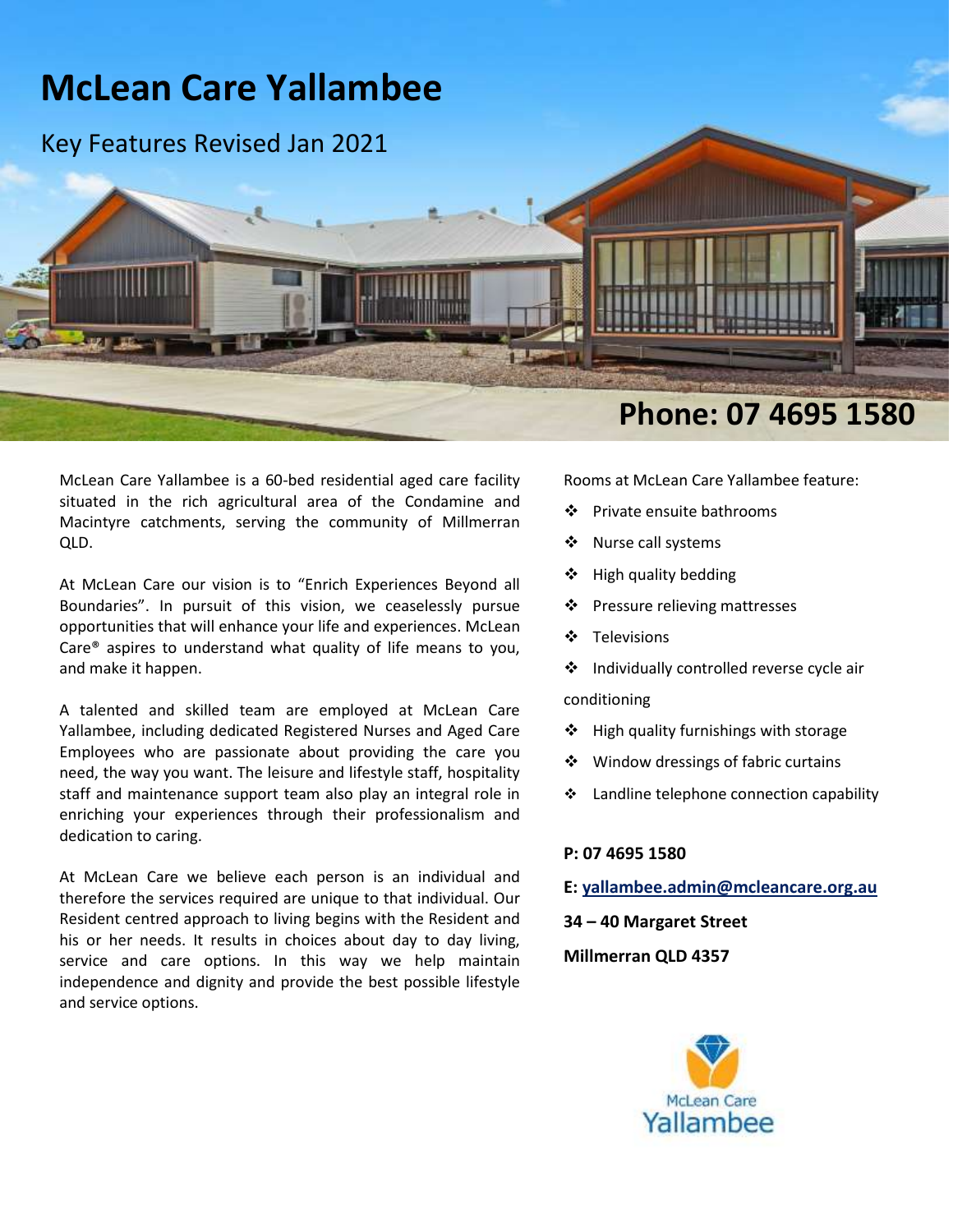#### **Accommodation Options**

There are four room types available at McLean Care Yallambee, each offering personalized care and support services that are designed to support your needs.

### **Yallambee Rooms**

All rooms have large windows and are near to the common areas including the lounge room, dining room, activities room and library. The outside areas are readily accessible and include the gardens, grounds and courtyard. Each spacious room is 14m2 and provides accommodation for one person: boasting high quality furniture and fittings.

Included in the room is an electronic adjustable bed fitted with pressurerelieving mattress (if required), bedside table, ornament shelves, dressing mirrors as well as a fitted wardrobe with drawers that include lockable storage. High quality soft furnishings in the room include curtains and bedding, and the private ensuite includes a toilet, shower, vanity and grab rails. Individually controlled air conditioning is provided in each room.

## **Bringalily Lodge**

Built in 2018, each spacious room provides accommodation for one person and boasts high quality furniture and fittings, including electronic adjustable beds fitted with pressure-relieving mattress, bedside drawers, fitted wardrobe with lockable storage. High quality soft furnishings include curtains and bedding, and your private ensuite includes toilet, shower, vanity and grab rails. Individually controlled reverse cycle air-conditioning is provided in each room.

The Bringalily Lodge rooms feature standard doors and either attractive vinyl or carpet flooring. All rooms have large windows and are in close proximity to lounge room, dining room, activities room, library and access to gardens, grounds and courtyard.

Wardrobe, bench / desk, and bedside drawers with lockable storage is included in each room.

### **Kooroongarra Lodge**

These rooms are specially designed to support residents living with Dementia. Each room features wide doors, attractive vinyl flooring, with close proximity to lounge room, dining room, activities room and access to small patio. The rooms come equipped with electronic adjustable beds fitted with pressure relieving mattress if required, bedside table and built-in wardrobe with lockable storage and have ample space for visitor chair. Each spacious room is 14m2 and provides accommodation for one person, and boasts quality furniture and fittings, including pressure-relieving mattress, bedside table, fitted wardrobe with lockable storage. High quality soft furnishings include curtains and bedding, and your private ensuite includes toilet, shower, vanity and grab rails. Individually controlled reverse cycle air-conditioning is provided in each room.

## **Yandilla Rooms**

The Yandilla Rooms are specifically designed to support the needs of residents living with Dementia. Each room features wide doors, attractive vinyl flooring, with close proximity to lounge room, dining room, activities room and access to gardens, grounds and courtyards.

Each spacious room is 15m2 and provides accommodation for one person, and boasts quality furniture and fittings, including electronic adjustable beds fitted with pressure-relieving mattress, bedside table, fitted wardrobe with lockable storage. High quality soft furnishings include curtains and bedding, and your private ensuite includes toilet, shower, vanity and grab rails. Individually controlled reverse cycle air-conditioning is provided in each room. The outlook is a warm and inviting room, a place to really call your own.



Rooms at Yallambee feature

- 
- Nurse call system Window dressings Television
- ❖ Landline telephone connection capability
- 
- 
- ❖ Individually controlled
	- reverse cycle air conditioning
- Private ensuite bathroom • High quality bedding • Pressure relieving mattress
	-